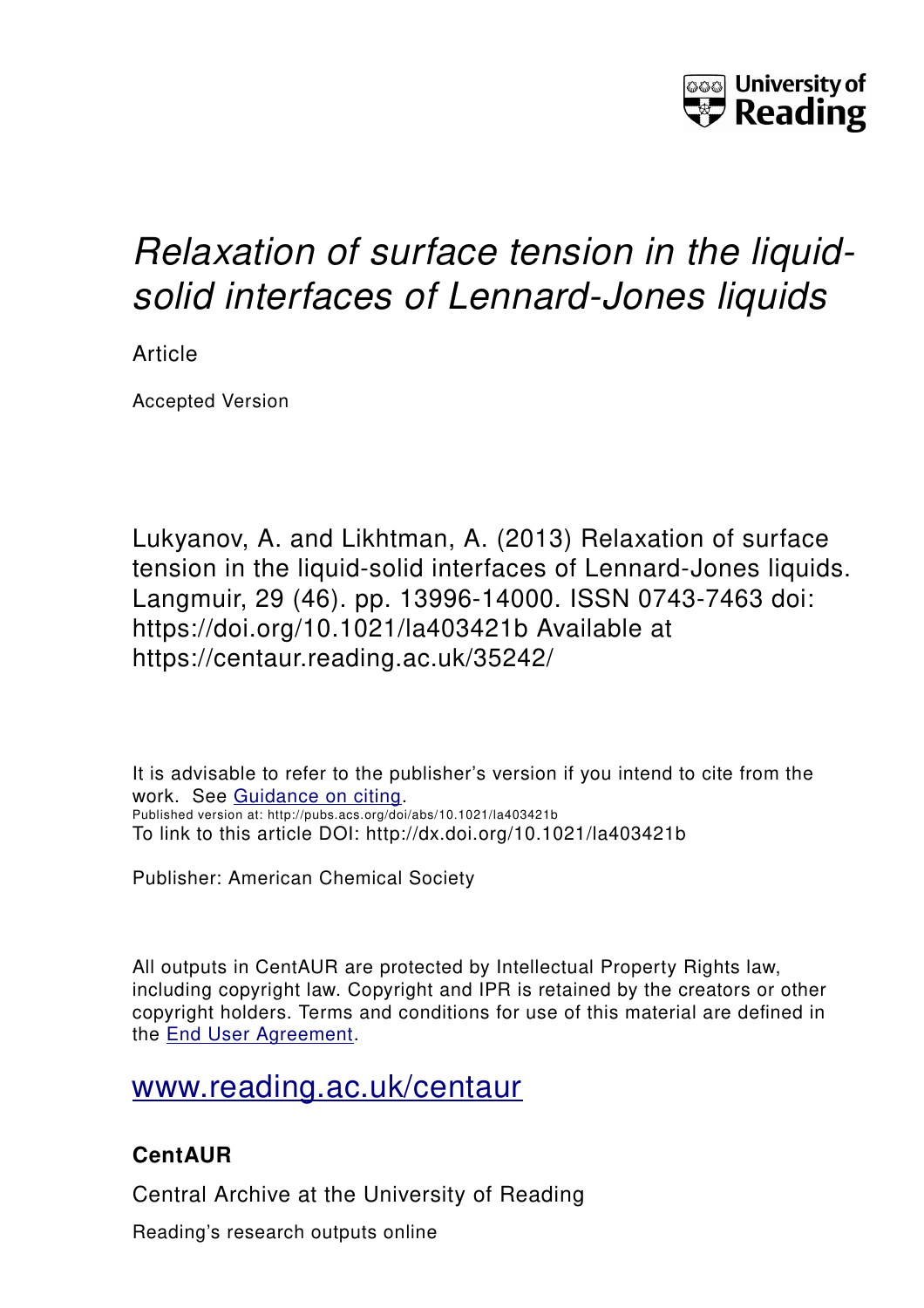# Relaxation of surface tension in the liquid-solid interfaces of Lennard-Jones liquids

Alex V. Lukyanov, Alexei E. Likhtman

School of Mathematical and Physical Sciences, University of Reading, Reading RG6 6AX, UK

We have established the surface tension relaxation time in the liquid-solid interfaces of Lennard-Jones (LJ) liquids by means of direct measurements in molecular dynamics (MD) simulations. The main result is that the relaxation time is found to be almost independent of the molecular structures and viscosity of the liquids (at seventy-fold change) used in our study and lies in such a range that in slow hydrodynamic motion the interfaces are expected to be at equilibrium. The implications of our results for the modelling of dynamic wetting processes and interpretation of dynamic contact angle data are discussed.

### I. INTRODUCTION

The wetting of solid materials by a liquid is at the heart of many industrial processes and natural phenomena. The main difficulty in theoretical description and modelling of wetting processes is the formulation of boundary conditions at the moving contact line [1–3]. For example, the standard no-slip boundary condition of classical hydrodynamics had to be relaxed to eliminate the well-known non-integrable stress singularity at the contact line [1–5].

The principal parameter of the theoretical description is the dynamic contact angle, which is one of the boundary conditions to determine the shape of the free surface [1–3]. The notion of the contact angle has two meanings in macroscopic modelling. One is apparent contact angle  $\theta_a$ , which is observed experimentally at some distance from the contact line defined by the resolution of experimental techniques (usually about a few  $\mu$ m) and another one is true contact angle  $\theta$  right at the contact line. When the contact line is moving, the apparent contact angle deviates from its static values and becomes a function of velocity. For example, quite often the contact-angle-velocity dependence  $\theta_a(U)$  observed in experiments can be accurately described by

$$
\cos \theta_a = \cos \theta_0 - a_1 \sinh^{-1}(a_2 U),\tag{1}
$$

where  $a_1, a_2$  are material parameters depending on temperature and properties of the liquid-solid combination, U is the contact-line velocity and  $\theta_0$  is the static contact angle [3]. However useful relationship (1) may be, it is neither general, due to the well known effects of non-locality [6, 7], nor it can be directly used in macroscopic modelling since it is the true contact angle which enters the boundary conditions used in macroscopic analysis. While the apparent contact angle can be experimentally observed, the true contact angle can be only inferred from theoretical considerations or from microscopic modelling such as MD simulations. This is the one of the main fundamental problems of wetting hydrodynamics, and that problem, despite decades of research, is still far from a complete understanding. The main question still remains open and debates continue: how (and why) does the true dynamic contact angle change with the contact-line velocity?

The simple hypothesis that  $\theta = \theta_0$  has been used in the so-called hydrodynamic theories, for example [8], where the experimentally observed changes in the apparent contact angle were attributed to viscous bending of the free surface in a mesoscopic region near the contact line. Some early observations of the meniscus shapes at the contact line have indicated that indeed the meniscus curvature may strongly increase at the contact line [9]. The subsequent analysis has shown that while the dynamic contact angle effect may be purely apparent in some cases, it was difficult to rule out variations in the true contact angle. Later on, a numerical study of slip models has shown that whereas viscous bending can contribute to the observed changes in the apparent contact angle, this effect alone is insufficient to explain observations [10]. Moreover, recent MD simulations of spreading of LJ liquid drops have shown that the true contact angle does change with the velocity and produce a contact-line-velocity dependence similar to (1), [11–13]. The results of MD simulations have been successfully compared against the molecular-kinetic theory (MKT) [11, 12]. In the MKT, which is also in a good agreement with experiments [3], the true contact angle is a function of velocity. This velocity dependence comes from the difference in the probability (asymmetry) of molecular displacements parallel to the solid substrate at the moving contact line, according to the phenomenological assumptions made in the model. The asymmetry is proportional to the contact-line velocity and, on the other hand, to the work done by a macroscopic out-of-balance surface tension force  $f_c = \gamma_{LV}(\cos\theta_0 - \cos\theta)$  acting on the contact line. The net result is (1) with  $a_1 = 2k_BT/\gamma_{LV}\lambda^2$ ,  $a_2 = (2k^0\lambda)^{-1}$ , where  $\gamma_{LV}$  is surface tension at the liquid-gas interface,  $k_B$  is the Boltzmann constant, T is the temperature and  $k^0$  is the frequency of displacements over the distance  $\lambda$ , which is regarded as the inverse relaxation time of the surface phase  $(k^0)^{-1} = \tau_{LS}$  which is supposed to be proportional to the viscosity  $\tau_{LS} \propto \mu$ . The key feature of the model is the concentrated force  $f_c$  acting on the contact line, similar to the resistive force introduced in [14], so that the MKT is local.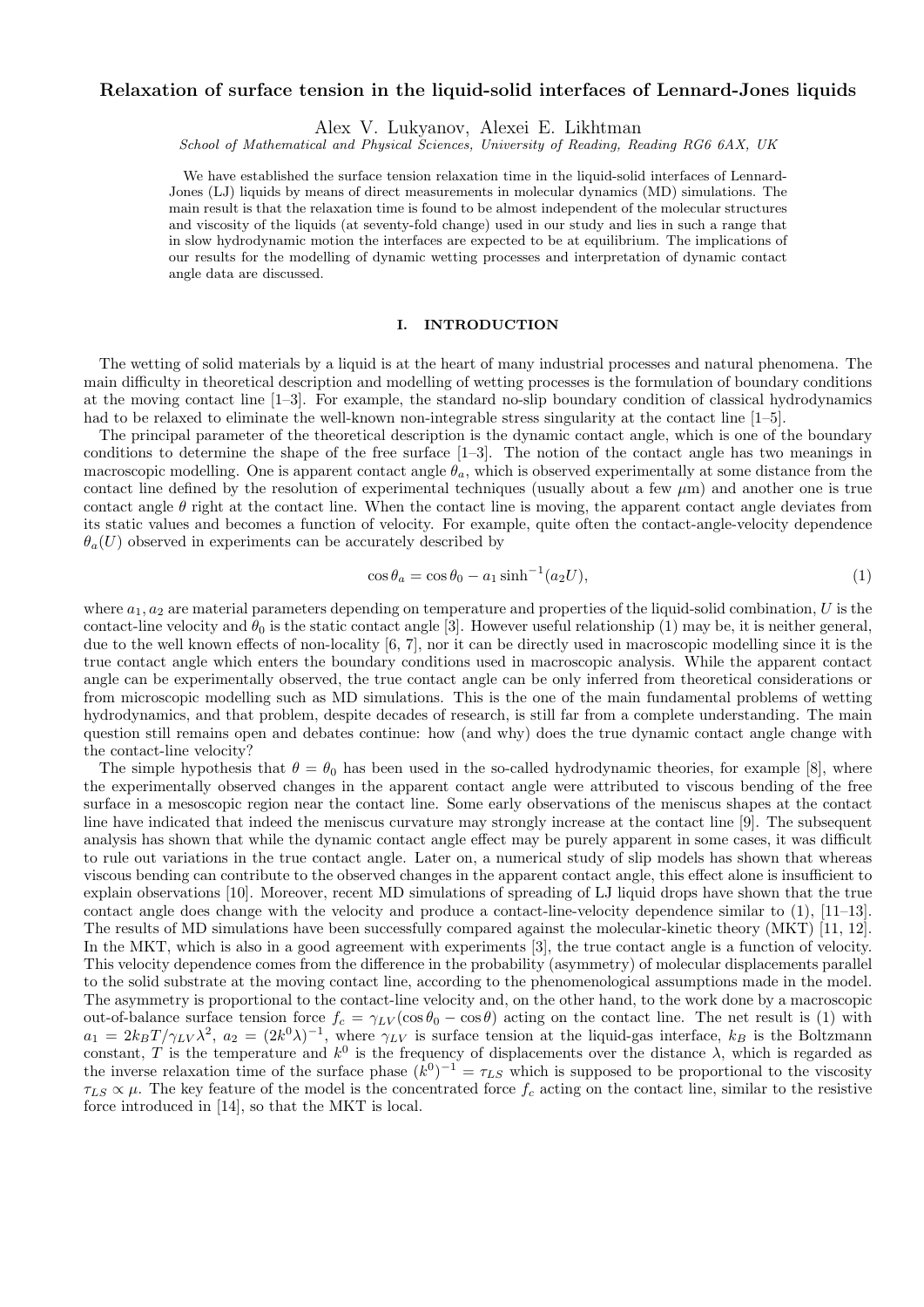

FIG. 1: Profiles of the integrand of (2) in static (at  $\epsilon_{12} = 0.9$ ,  $\gamma_{LS}(5) = -0.89$ ,  $\theta_0 = 15^\circ$ , and  $\epsilon_{12} = 0.37$ ,  $\gamma_{LS}(5) = 0.68$ ,  $\theta_0 = 138^\circ$ , in the plain geometry) and dynamic (slug geometry, Fig. 4, averaged over  $\Delta z_a = 10$  at the contact line,  $U = 0.1$ and  $\epsilon_{12} = 0.9$ ) conditions for a liquid with  $N_B = 5$  at  $T = 0.8$ . The dashed line shows surface tension level at  $\theta_0 = 138^\circ$ .

Since the MKT is local, it would be difficult to explain effects of non-locality solely within the model. A more general and potentially universal approach to modelling the dynamic wetting, the interface formation theory, has been proposed by Shikhmurzaev [1, 2]. The self-consistent macroscopic approach naturally introduces dynamic contact angle through dynamic values of surface tension on forming liquid-solid interfaces. The approach is very appealing and has shown excellent agreement with experimental observations [15], but requires the knowledge of macroscopic surface tension relaxation time  $\tau_{LS}$  of the liquid-solid interface which is also supposed to be proportional to viscosity,  $\tau_{LS} \simeq 4 \,\mu \times 10^{-6} \,\text{Pa}^{-1}$ , [15]. As a consequence, the theory is truly non-local, that is able to explain effects of nonlocality [6, 7, 16, 17], with the key characteristic feature, the relaxation tail of the dynamic surface tension with the length scale  $\sim U\tau_{LS}(Cas_C)^{-1}$ ,  $Ca = \mu U/\gamma_{LV}$ ,  $Sc \simeq 5(\tau_{LS}/6 \times 10^{-9} \text{ s})^{1/2}(1.5 \times 10^{-3} \text{Pa s}/\mu)^{1/2}$  is a non-dimensional material parameter defining the strength of the interface formation effect  $\cos \theta_0 - \cos \theta \sim Ca Sc$  [15].

In summary, we have at least two principally different models of dynamic wetting, both of them seem to be in a very good agreement with experimental data, [3, 15]. But, which mechanism does actually determine the dynamic contact angle? To what extent the dynamic interfaces can be in non-equilibrium conditions and contribute into the dynamic contact angle effect?

The key to answering those questions appears to be the surface tension relaxation time  $\tau_{LS}$  of the liquid-solid interface, and in this Letter, we directly establish this fundamental parameter by MD simulations. The simulations have been conducted in a model system consisting of LJ particles and/or chain molecules. We investigate  $\tau_{LS}$ dependence on liquid viscosity and temperature, and conduct direct MD experiments with dynamic contact angle to get insights into the mechanism of dynamic wetting.

#### II. THE MODEL

The MD model we use is similar to [18] but with the LJ potentials  $\Phi_{LJ}^{ij}(r) = 4\epsilon_{ij} \left( \left(\frac{\sigma_{ij}}{r}\right)^{12} - \left(\frac{\sigma_{ij}}{r}\right)^6 \right)$  and the cut off distance 2.5  $\sigma_{ij}$ . Here i and j are either 1 or 2 to distinguish between liquid and solid wall particles with the masses  $m_i$ . Note, hereafter, all units are non-dimensional, the length is measured in  $\sigma_{11}$ , energy and temperature in  $\epsilon_{11}$ , mass in  $m_1$  and time in  $\sigma_{11}\sqrt{m_1/\epsilon_{11}}$ . The beads interacting via LJ potentials are connected into linear chains of  $N_B$  beads by the finitely extensible non-linear elastic (FENE) springs, and the strength of the springs is adjusted so that the chains cannot cross each other,  $\Phi_{FENE}(x) = -\frac{k}{2}R_0^2 \ln\left(1-\left(\frac{x}{R_0}\right)^2\right)$ . Here  $R_0 = 1.5$  is the spring maximum

extension and  $k = 30$  is the spring constant.

The idea of our MD experiment is simple and is similar to experimentally designed reversibly switching surfaces [19].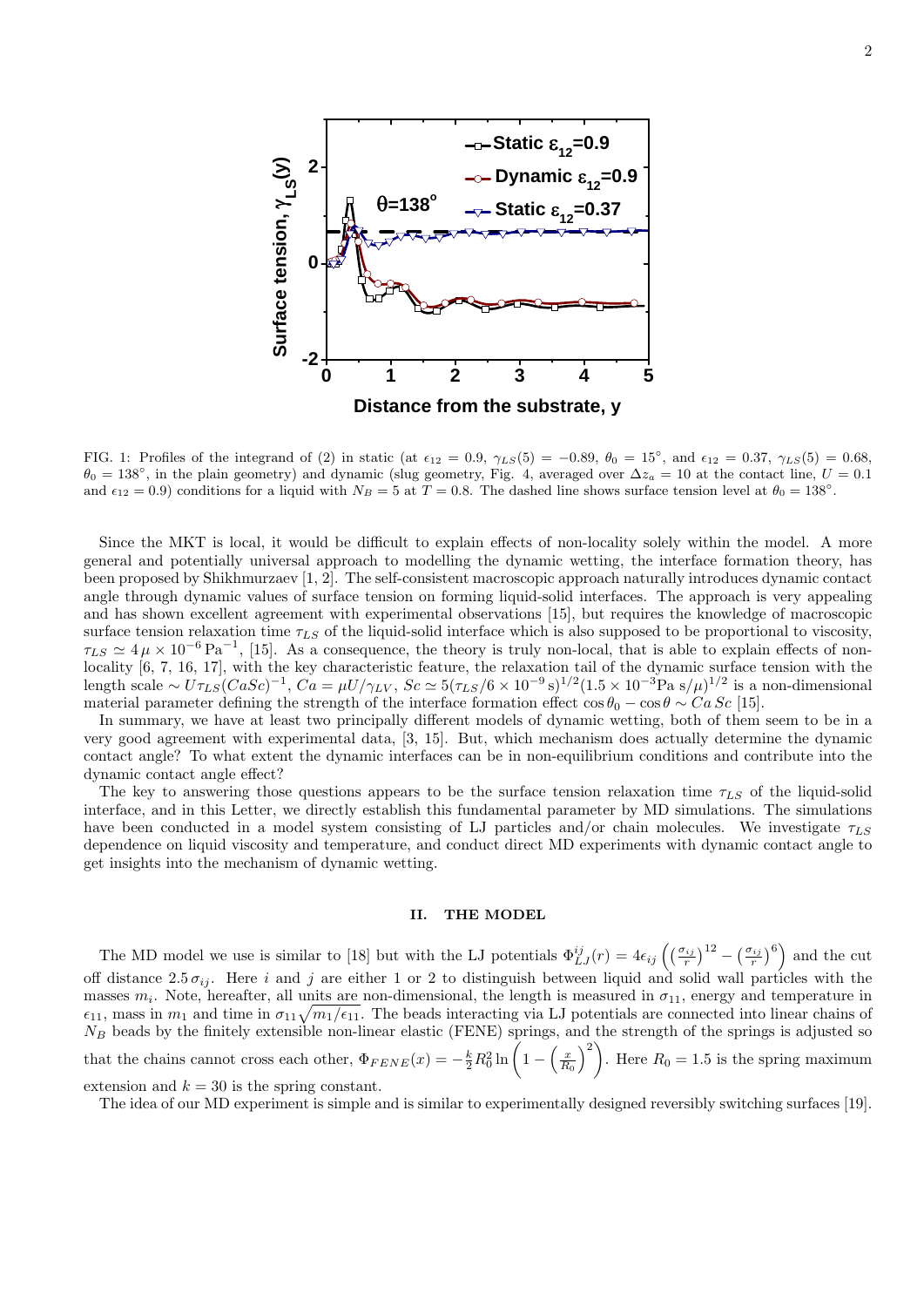

FIG. 2: Relaxation of liquid-solid surface tension (integrated to  $y_m = 5$ ) at different temperatures T and molecular compositions  $N_B$  after switching the interaction parameter  $\epsilon_{12}$  from 0.2 to 0.65 at  $t_0 = 100$  during  $\Delta t_s = 1$ . The data are averaged over  $\Delta t_a = 1$  and 200 independent experiments. The dashed line is fit  $f_0$ ,  $\tau_0 = 7.8$ , applied to an average of all four profiles. The inset shows individual dependence at  $T = 0.8$  and  $N_B = 5$ . The solid (red) line in the inset is fit  $f_1$ .

First, we equilibrate a square  $(L_x = 30 \times L_z = 20)$  of a liquid film of thickness  $L_y \approx 20$  (the y-axis is perpendicular to the film surface and periodic boundary conditions are applied in the  $x, z$ -directions) consisting of 12000 particles during  $\Delta t_{eq} = 5000$  with the time integration step  $\Delta t_{MD} = 0.01$ , which is used in the study. The temperature  $0.8 \leq T \leq 1.2$  is controlled by means of a DPD thermostat with friction  $\varsigma_{dpd} = 0.5$ . The film was positioned between two solid substrates consisting of three  $[0, 0, 1]$  fcc lattice layers of LJ atoms with the shortest distance between the beads  $\sigma_{22}$ ,  $\sigma_{22} = 0.7$ ,  $m_2 = 10$  and  $\epsilon_{22} = 0$ . The pressure in the system was kept close to the vapour pressure at given temperature T by adjusting  $L_y$  accordingly and making the second wall potential at  $y = L_y$  purely repulsive. This has allowed for a small gap between the wall and the liquid phase to establish the gas phase. The solid wall particles were attached to anchor points via harmonic potential  $\Phi_a = \xi x^2$ , with the strength  $\xi = 800$  chosen such that the root-mean-square displacement of the wall atoms was small enough to satisfy the Lindemann criterion for melting  $\sqrt{\langle \delta r^2 \rangle}$  < 0.15  $\sigma_{22}$  [20]. The anchor points in the layer of the solid wall facing the liquid molecules have been randomised in the vertical y direction to increase/vary the surface roughness. The amplitude  $\sqrt{\langle \delta y^2 \rangle} = 0.1 \sigma_{22}$ was shown to be sufficient to prevent the substrate from having large and shear-rate divergent/dependent actual slip length [21]. The slip length measured in our experiments, as in [21], was  $l_{slip} \simeq 2 - 4 \sigma_{11}$ . After equilibration, parameter  $\epsilon_{12}$  of the wall at  $y = 0$  is changed from one value to another and we observe relaxation of interfacial parameters, including the surface tension.

The surface tension of a plane liquid-solid interface is calculated according to [22], in the assumption of the rigid solid substrate

$$
\gamma_{LS} = \lim_{y_m \to \infty} \int_0^{y_m} \left\{ T_t - T_n - y\rho(y) \frac{d\psi}{dy} \right\} dy.
$$
\n(2)

Here  $\rho(y)$  is distribution of density,  $\psi(y)$  is the substrate potential generated by the solid wall particles,  $T_{t,n}(y)$  are the tangential and normal components of the microscopic stress tensor evaluated according to [23], all quantities are averaged in the  $(x, z)$  plane. We note here that  $(2)$  is an approximation in our case of the weakly rough wall consisting of moving particles, [22, 24, 25]. So that the numerical procedure has been verified using the Young-Dupré equation by placing a substantially large cylindrical liquid drop (about 30000 particles) on the solid substrate and measuring the static contact angle  $\theta_0$  applying a three-parameter circular fit  $(y - y_0)^2 + (z - z_0)^2 = R^2$  to the free surface profile. The free-surface profile was defined in the study as the locus of equimolar points. The obtained values of  $\theta_0$  were found to be within  $3°$  of the contact angles calculated directly from the Young-Dupré equation using independently evaluated values of the surface tensions. The liquid-gas  $\gamma_{LV}$  surface tension has been calculated using large liquid drops (radius ~ 30), similar to [26]. Typical dependencies of the integrand of (2),  $\gamma_{LS}(y)$ , in static conditions are shown in Fig. 1 at different values of  $\epsilon_{12}$ .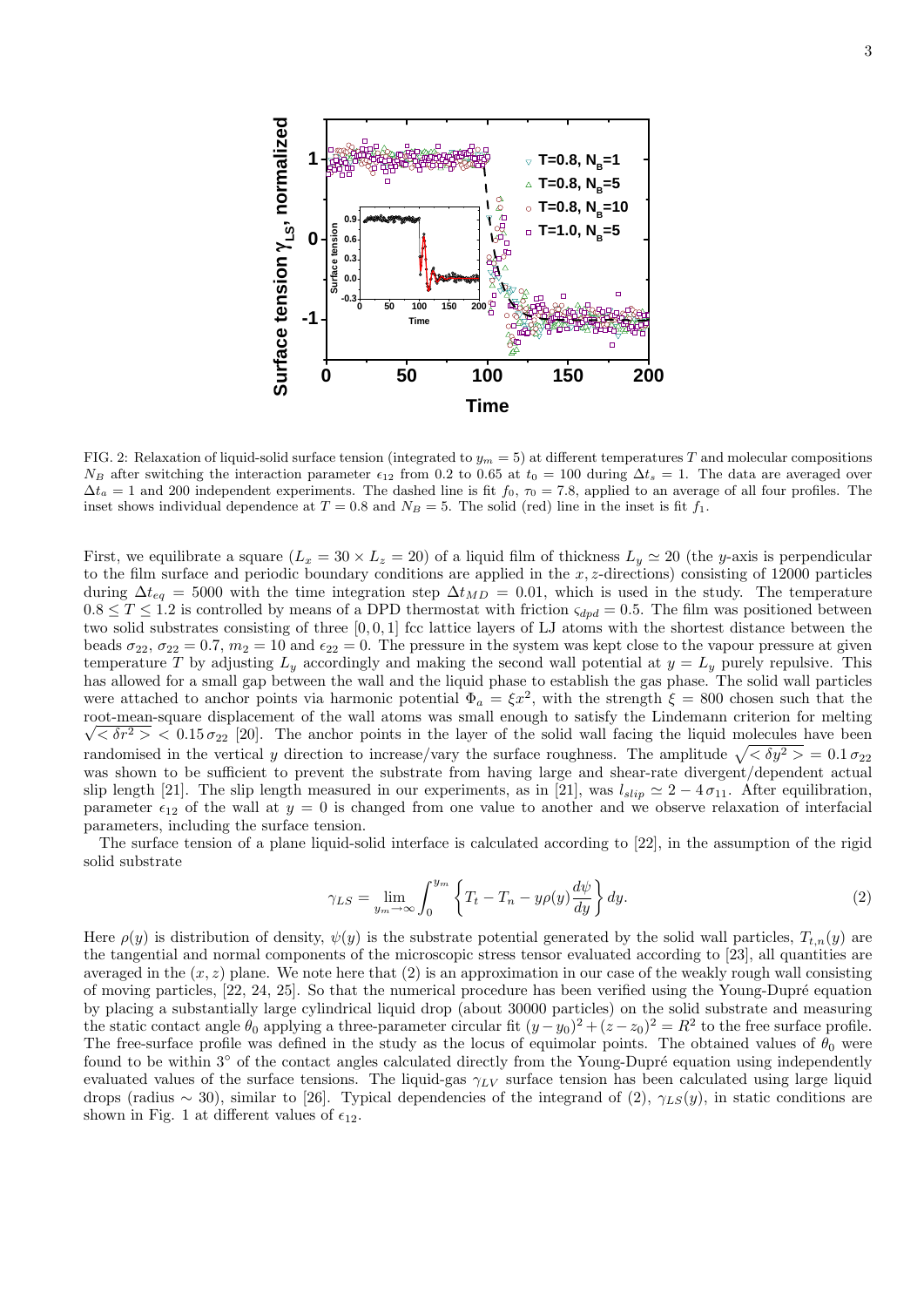

FIG. 3: Evolution of the density distributions  $\rho(y,t)$ , the main plot, and surface density  $(\rho^s(t) - \rho^s(0))/\rho^s(0)$ , the inset, at  $T = 0.8$ ,  $N_B = 5$  after switching the interaction parameter  $\epsilon_{12}$  from 0.2 to 0.65 at  $t_0 = 100$  during  $\Delta t_s = 1$ ,  $\Delta t = t - t_0$ . The solid (red) line in the inset is fit  $f_1$ .

#### III. RESULTS AND DISCUSSION

In the dynamic experiments parameter  $\epsilon_{12}$  was switched from 0.2 to 0.65 (equivalently  $\theta_0 = 165°$  to 90° at  $T = 0.8$ ,  $N_B = 5$ ) during  $\Delta t_s = 1$  with fixed  $\sigma_{12} = 0.7$ . The evolution of surface tension, density distribution and surface density  $\rho^s = (\rho_B y_m)^{-1} \int_0^{y_m=5} \rho(y) dy$  are shown in Figs. 2 and 3 for different liquid compositions and temperatures. One can see that in general the relaxation is very quick and almost independent of viscosity of the liquid at the first glance (the results are insensitive to lowering  $\varsigma_{dpd}$  to 0.3). Simple fit,  $f_0 = C_1 + C_2 \exp(-(t - t_0)/\tau_0)$ , applied to an average of normalised surface tension evolution data reveals  $\tau_0 = 7.8$ , Fig. 2. The individual dependencies, inset Fig. 2, reveal more complex behaviour, which can be approximated by  $f_1 = C_1 + C_2 \exp(-(t - t_0)/\tau_1) +$  $C_3 \exp(-(t-t_0)/\tau_2) \sin(\omega(t-t_0) + \phi_0)$ , Table I. One can see that both  $\tau_1$  and  $\tau_2$  are almost independent of molecular structure/viscosity despite the seventy-fold variation in  $\mu$ . The observed values of  $\tau_1$  (the major relaxation) are close to the relaxation times found in the free surfaces of LJ liquids, [26], and thus correspond to the local relaxation on the length scale of the individual density peaks, Fig. 3, that is on the beads level rather than on the level of the whole molecules. This is similar to the multi-scale relaxation commonly observed in polymer dynamics, [27]. In our case, initial, early times relaxation is defined by the mean square displacement of individual monomers over relatively short distance of the order of the half of the distance between the density peaks ( $\Delta y = 0.5$ ), Table I, while the liquid viscosity is defined by the much slower molecular relaxation. This is also consistent with the weak dependence on the destination value  $\epsilon_{12}(t > t_0)$ , Table I the last row.

The second, oscillatory relaxation,  $\tau_2$  and  $\omega$ , is likely to be due to the collective excitation of the particle motion triggered by the sharp change of the solid wall potential, since the amplitude of oscillations decreases with increasing the switching time interval  $\Delta t_s$ . In this case,  $\tau_2$  is simply the time during which the excited wave of frequency  $\omega$ travels some distance  $l_2$  comparable to the interfacial layer width. Indeed, the product  $\tau_2 \omega = 2\pi l_2/\lambda_2$ , where  $\lambda_2$  is the wave length, varies within  $3.1 \leq \tau_2 \omega \leq 5.8, \langle \tau_2 \omega \rangle = 4.4$ , Table I. Then on average  $\langle l_2/\lambda_2 \rangle \simeq 0.7$  which means that the wave length of the excitations is roughly the width of the interfacial layer.

We would like to note that the observed weak dependence  $\tau_{1,2}(\mu)$  is in contrast to the relaxation time scaling  $\tau_{LS} \propto \mu$  found in the MKT and in the interface formation theory. While the first peak density characteristic time scale found in the MD simulations [12]  $\tau_{dp} \simeq 16.5$  is roughly comparable to our results, Table I, the observed weak dependence  $\tau_{1,2}(\mu)$  rules out possible connections between  $\tau_{LS}$  and the MKT parameter  $(k^0)^{-1}$ .

The relaxation times revealed by the dynamic experiments directly imply that in the liquid compositions used in our study, in the slow hydrodynamic motion, parameter  $U\tau_{LS}/L \ll 1$  ( $L >> 1$  is any macroscopic length scale) and surface tension is expected to be at equilibrium. This in turn implies that the dynamic surface tension is unlikely to be the cause of dynamic angle in our case,  $Sc \ll 1$ . To verify this conclusion, we have performed a series of MD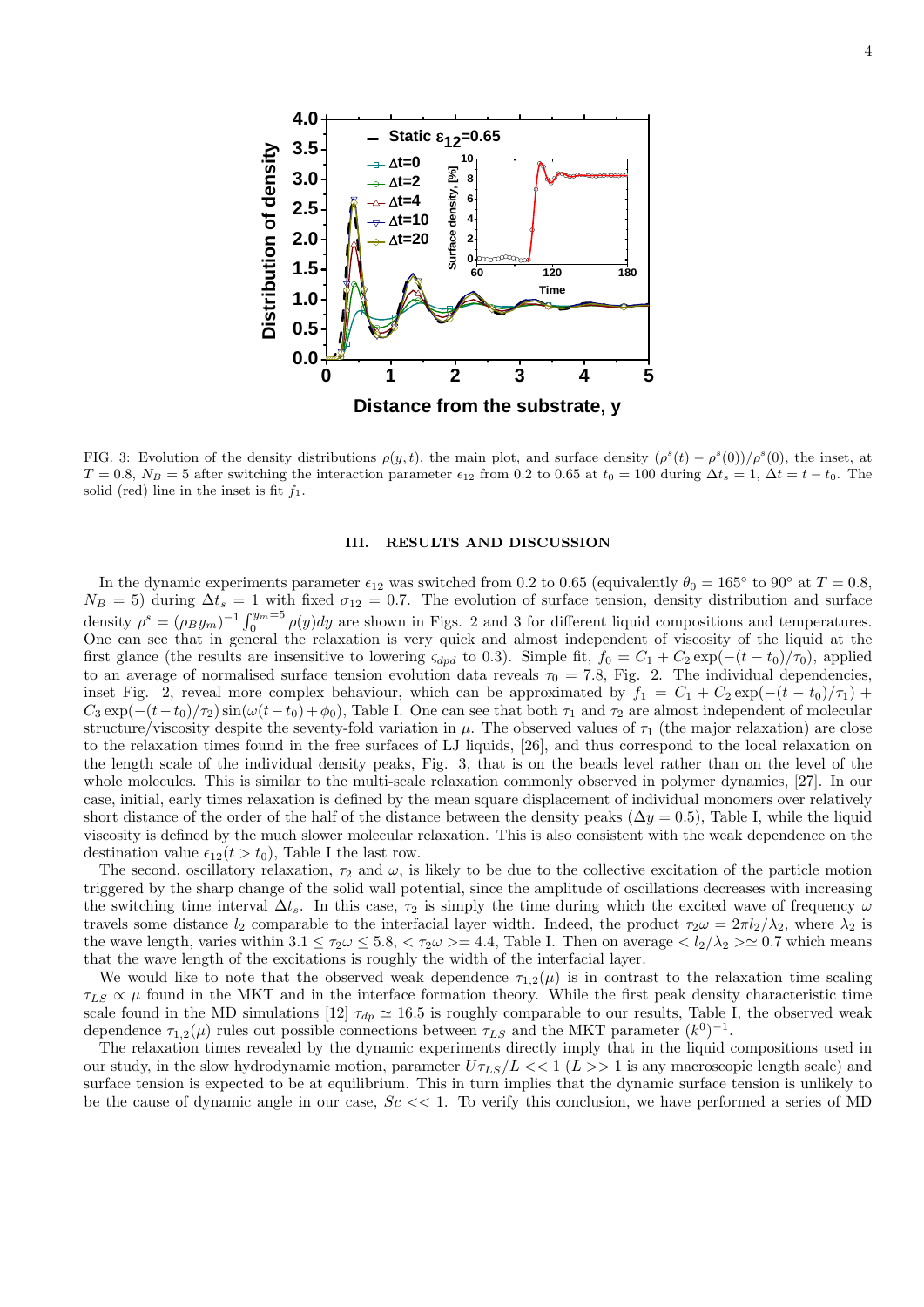

FIG. 4: Snapshots and free surface profiles (the circular fits) in static and dynamic  $(U = 0.1)$  situations at  $T = 0.8$ ,  $N_B = 5$ and  $\epsilon_{12} = 0.9$  ( $\theta_0 = 15^{\circ}$ ). The observed static and dynamic contact angles are  $\theta_0 = 12 \pm 3^{\circ}$  and  $\theta = 138 \pm 4^{\circ}$ . The direction of the moving solid wall particles is indicated by the arrow.

| T                | $N_B$                             | $\gamma_{LV}$                                                                                                                                 | $\rho_B$ | $\mu$ | $\tau_1$ | $\tau_2$ | $\omega$ | $\tau_1^{\rho}$ | $\tau_2^P$                                                                   | $\omega^{\rho}$ | $\sqrt{r_M^2}$ |
|------------------|-----------------------------------|-----------------------------------------------------------------------------------------------------------------------------------------------|----------|-------|----------|----------|----------|-----------------|------------------------------------------------------------------------------|-----------------|----------------|
| 0.8              | $\cdot$ 1 <sup>††</sup> .         | $0.36 + 0.02 \times 73$                                                                                                                       |          | 1.2   |          |          |          |                 | $[2.4 \pm 0.6]$ 15.3 ± 2.2 $[0.20]$ 5.5 ± 0.5 $[16.1 \pm 0.4]$ 0.20          |                 | 0.61           |
| 0.8              | 5                                 | $0.92 \pm 0.04 \times 0.91 \times 10.5 \times 3.9 \pm 0.3 \times 10.7 \pm 0.8 \times 0.43 \times 3.8 \pm 0.1 \times 9.3 \pm 0.2 \times 0.39$  |          |       |          |          |          |                 |                                                                              |                 | 0.40           |
| 0.8              | 10                                | $1.01 \pm 0.05 \times 0.93 \times 20.2 \times 4.3 \pm 0.3 \times 9.2 \pm 0.7 \times 0.48 \times 3.6 \pm 0.1 \times 8.7 \pm 0.2 \times 0.44$   |          |       |          |          |          |                 |                                                                              |                 | 0.42           |
| 0.8              | 15                                | $1.05 \pm 0.05 \times 0.93 \times 30.1 \times 3.5 \pm 0.6 \times 13.8 \pm 1.8 \times 0.35 \times 4.6 \pm 0.3 \times 12.1 \pm 0.5 \times 0.32$ |          |       |          |          |          |                 |                                                                              |                 | 0.38           |
| 0.8              | 20                                | $1.08 \pm 0.05 \times 0.94 \times 41.1 \times 3.9 \pm 0.5 \times 9.2 \pm 1.1 \times 0.45 \times 3.8 \pm 0.2 \times 9.2 \pm 0.3 \times 0.40$   |          |       |          |          |          |                 |                                                                              |                 | 0.40           |
| 0.8              | 30                                | $1.1 \pm 0.06$ [0.94] $71.3$ [3.6 $\pm$ 0.2] $5.3 \pm 0.3$ [0.79] $3.0 \pm 0.1$ [5.5 $\pm$ 0.2] [0.72]                                        |          |       |          |          |          |                 |                                                                              |                 | 0.38           |
| 1.0 <sub>l</sub> | 5                                 | $0.71 \pm 0.03$   0.86   5.7                                                                                                                  |          |       |          |          |          |                 | $(4.0 \pm 0.5)$ 12.2 $\pm$ 1.2 $(0.33)$ 4.5 $\pm$ 0.2   13.2 $\pm$ 0.3   0.3 |                 | 0.56           |
| 1.0 <sub>l</sub> | 8                                 | $0.78 \pm 0.03$ [0.87]                                                                                                                        |          | 9.4   |          |          |          |                 | $13.7 \pm 0.5113.2 \pm 1.210.3314.0 \pm 0.2111.9 \pm 0.310.32$               |                 | 0.54           |
| 1.0 <sub>l</sub> | 50                                | $0.92 \pm 0.05$   0.89   61.8   4.4 $\pm 0.8$   27.5 $\pm 2.9$   0.21   5.1 $\pm 0.3$   27.2 $\pm 1.2$   0.21                                 |          |       |          |          |          |                 |                                                                              |                 | 0.55           |
| 1.2              | 5                                 | $0.52 \pm 0.03$   0.79   3.8   2.3 $\pm$ 0.6   20.7 $\pm$ 3.2   0.23   4.5 $\pm$ 0.3   17 $\pm$ 0.7                                           |          |       |          |          |          |                 |                                                                              | 10.24           | 0.56           |
|                  | $ 0.8 5^{\dagger\dagger\dagger} $ | $0.92 \pm 0.04 \times 0.91 \times 10.5 \times 4.3 \pm 0.3 \times 9.6 \pm 0.8 \times 0.44 \times 3.7 \pm 0.1 \times 3.3 \pm 0.2 \times 0.42$   |          |       |          |          |          |                 |                                                                              |                 | 0.44           |

TABLE I: Parameters of the liquids (equilibrium surface tension  $\gamma_{LV}$ , bulk density  $\rho_B$ , dynamic viscosity  $\mu^{\dagger}$ ) and characteristic times of the liquid-solid interface formation  $(\tau_{1,2}, \omega$  for the surface tension and  $\tau_{1,2}^{\rho}, \omega^{\rho}$  for the surface density  $\rho^s$  applying fit  $f_1$ ) at different molecular compositions (number of beads  $N_B$ ) and temperatures T. <sup>†</sup> Viscosity was obtained as in [27] at the bulk conditions. The last column is the end-monomer mean-square displacement during  $\Delta t = \tau_1$  across the interface at the bulk conditions. <sup>††</sup> 400 independent experiments. <sup>†††</sup>  $\epsilon_{12}(t > t_0) = 0.9$ .

experiments with a large cylindrical liquid slug (60000 particles) forced between two identical rough solid plates, Fig. 4. The geometry is periodic in the x-direction with reflective boundary conditions at the simulation box ends in the  $z$ -direction. The solid wall particles are moving with velocity U in the  $z$ -direction to mimic forced wetting regime. After initial equilibration during  $\Delta t_{eq} = 5000$ , we measure the dynamic contact angle and interface parameters in steady conditions. The dynamic contact angle can be clearly seen in the snapshot and in the developed free surface profile, Fig. 4. This is an extreme case  $(Ca = 1.1)$  of typical profiles observed in the case of long-chain molecules when the dynamic contact angle  $\theta$  is changing monotonically with the substrate velocity U from its equilibrium value. We have checked that the system size has already no dramatic effect on the observed contact angle. For example, in a similar case  $\epsilon_{12} = 0.65, \theta_0 = 90^\circ, U = 0.1$ , at 60000 particles  $\theta = 143.7 \pm 3^\circ$ , at 40000 particles,  $\theta = 142.4 \pm 3^\circ$ , while at 10000 particles  $\theta = 129 \pm 3^{\circ}$ .

The direct measurements of surface tension and distribution of density, in the case shown in Fig. 4, right after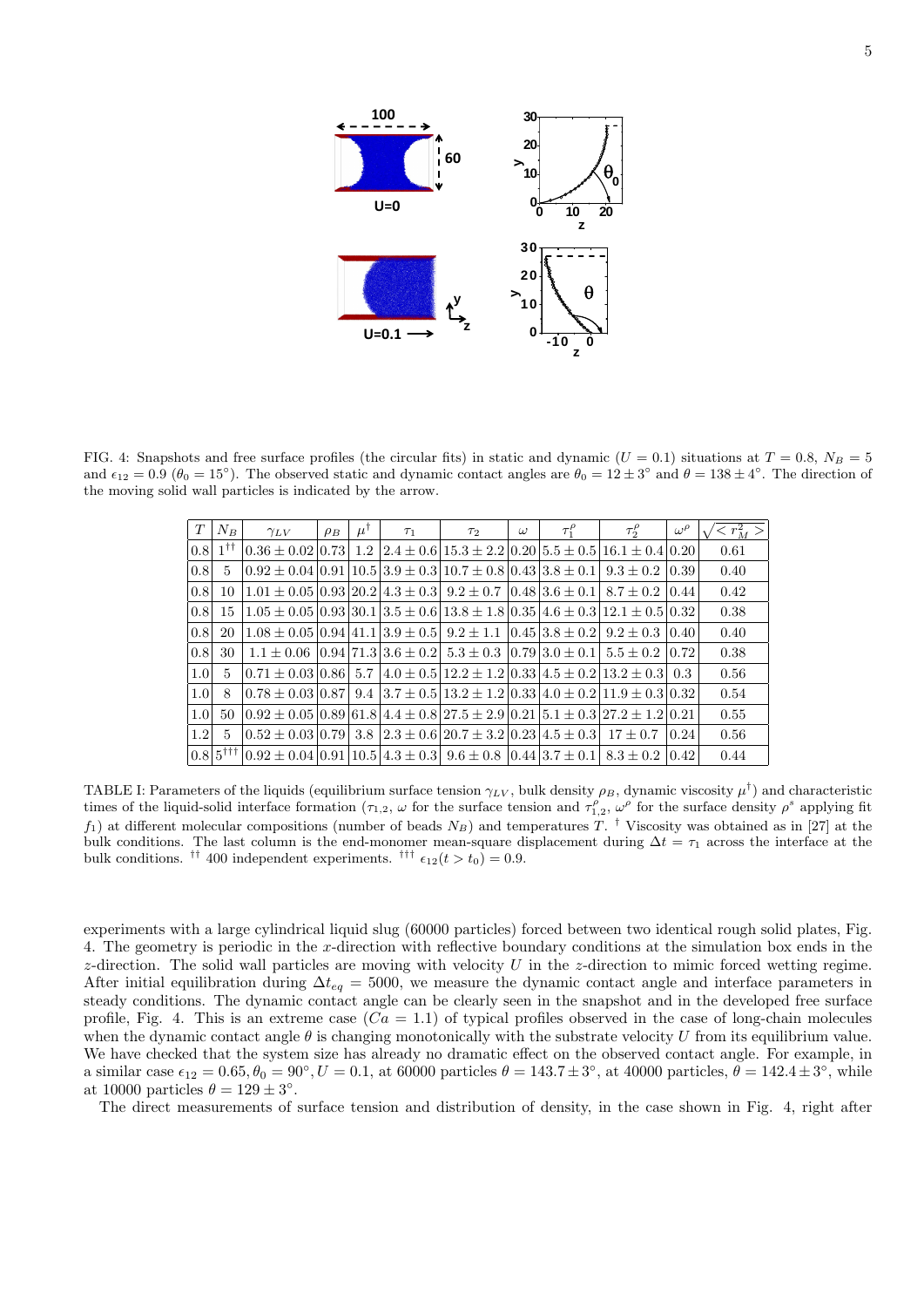

FIG. 5: Density distribution at different distances from the contact line  $\Delta z$  averaged over  $\Delta z_a = 1.25$  in the dynamic case shown in Fig. 4 at  $U = 0.1$ ,  $\epsilon_{12} = 0.9$  (slug geometry) and in static conditions (plain geometry) at  $T = 0.8$ ,  $N_B = 5$ , and  $\epsilon_{12} = 0.9 \ (\theta_0 = 15^{\circ}) \text{ and } \epsilon_{12} = 0.37 \ (\theta_0 = 138^{\circ}).$ 

the contact line (the contact line width is taken at  $\Delta_{cl} = 6$  counting from the intersection of the free surface and the substrate at  $z_{cl} = 0$ , Fig. 4, just to fully cover the interfacial zones of both interfaces) are shown in Figs. 1, 5. One can see that indeed while the liquid motion has some effect on the first layer of particles, the overall effect is not large, and both the surface tension and the density are close to equilibrium, and far away from the values in the case  $\epsilon_{12} = 0.37$  ( $\theta_0 = 138°$  similar to the observed dynamic angle). How had then that dynamic angle (different from  $\theta_0 = 15^{\circ}$ ) been generated? We analysed the tangential force acting on the interface molecules in the region  $(0 \le y \le y_m = 2, z_{cl} \le z \le z_{cl} + \Delta_{cl})$  at the contact line. We found that the tangential force  $f_z^{cl}$  acting on the liquid from the solid substrate is concentrated within  $\Delta_{cl}$  and then drops significantly. This is not a coincidence, of course, since  $\Delta_{cl} \simeq l_{slip}$ . The value of the force per unit length of the contact line is found to be sufficient to generate the observed contact angle according to the balance of all forces acting on the contact line, the modified Young-Dupré equation, that is  $f_z^{cl} = 1.52 \pm 0.13$  and from  $\gamma_{LV} \cos(\theta) = -\gamma_{LS} - f_z^{cl}$ ,  $\theta = 133^\circ \pm 10^\circ$ . But this effect will need further studies.

# IV. CONCLUSIONS

In conclusion, we have directly established relaxation time of the liquid-solid interfaces in a model system consisting of LJ molecules. The relaxation time, importantly, appears to depend very weakly on the molecular structure and viscosity (at seventy-fold change) and is found to be in such a range that interfacial tension  $\gamma_{LS}$  should be in equilibrium in slow hydrodynamic motion. This has been also verified in the MD experiments on dynamic wetting, where the dynamic contact angle was observed. Our results have direct repercussions on the theoretical interpretation and modelling of the dynamic contact angle.

## Acknowledgements

This work is supported by the EPSRC grant EP/H009558/1. The authors are grateful to Y. Shikhmurzaev and T. Blake for useful discussions.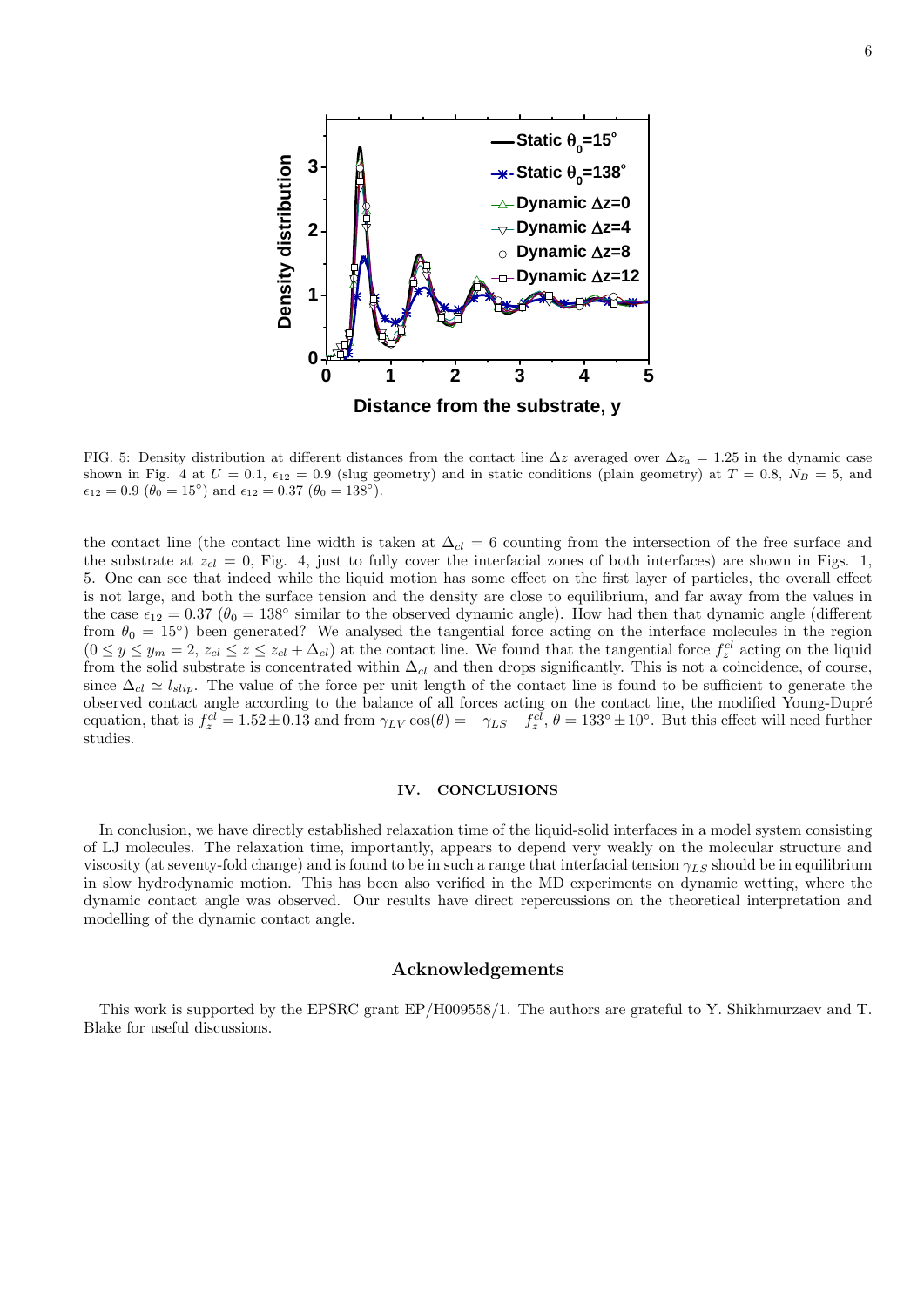# References

- [1] Shikhmurzaev, Y.D. *Capillary Flows with Forming Interfaces.* **2007**, Taylor & Francis.
- [2] Shikhmurzaev, Y.D. Moving contact lines in liquid/liquid/solid systems. J. Fluid Mech. 1997, 334, 211–249.
- [3] Blake, T.D. The physics of the moving wetting lines. J. Colloid Interface Sci. 2006, 299, 1–13.
- [4] Dussan, E.B. The moving contact line: the slip boundary condition. J. Fluid. Mech. 1976, 77, 665–684.
- [5] Hocking, L.M. A moving fluid interface. Part 2. The removal of the force singularity by a slip flow. J. Fluid Mech. 1977, 79, 209–229.
- [6] Blake, T.D.; Clarke A.; Ruschak, K.J. Hydrodynamic assist of dynamic wetting. AIChE J. 1994, 40, 229–242.
- [7] Blake, T.D.; Bracke M.; Shikhmurzaev, Y.D. Experimental evidence of non-local hydrodynamic influence on the dynamic contact angle. Phys. Fluids 1999, 11, 1995–2007.
- [8] Cox, R.G. The dynamics of the spreading of liquids on a solid surface. Part 1. Viscous flow. J. Fluid Mech. 1986, 168, 169-194.
- [9] Van der Zanden, A.J.J.; Chesters, A.K. An experimental study of the meniscus shape associated with moving liquid-fluid contact lines. Int. J. Multiph. Flow 1994, 20, 775–787.
- [10] Wilson, M.C.T.; Summers, J.L.; Shikhmurzaev, Y.D.; Clarke, A.; Blake, T.D. Nonlocal hydrodynamic influence on the dynamic contact angle: Slip models versus experiment. Phys. Rev. E 2006, 73, 041606.
- [11] De Coninck, J.; Blake, T.D. Wetting and Molecular Dynamics Simulations of Simple Liquids. Annu. Rev. Mater. Res. 2008, 38, 1–22.
- [12] Bertrand, E.; Blake, T.D.; De Coninck, J. Influence of solid liquid interactions on dynamic wetting: a molecular dynamics study. J. Phys.-Condens. Matter 2009, 21, 464124.
- [13] Nakamura, Y.; Carlson, A.; Amberg, G.; Shiomi, J. Dynamic wetting at the nanoscale. Phys. Rev. E 2013, 88, 033010.
- [14] de Gennes, P.G. Wetting: statics and dynamics. Rev. Mod. Phys.  $1985, 57, 827-863$ .
- [15] Blake, T.D.; Shikhmurzaev, Y.D. Dynamic wetting by liquids of different viscosity. J. Colloid Interface Sci. 2002, 253, 196–202.
- [16] Lukyanov, A.V.; Shikhmurzaev, Y.D. Curtain coating in microfluidics and the phenomenon of nonlocality in dynamic wetting. Phys. Lett. A 2006, 358, 426–430.
- [17] Lukyanov, A.V.; Shikhmurzaev, Y.D. Effect of flow field and geometry on the dynamic contact angle. Phys. Rev. E 2007, 75, 051604.
- [18] Kremer, K.; Grest, G.S. Dynamics of entangled linear polymer melts: A molecular-dynamics simulation. J. Chem. Phys. 1990, 92, 5057–5086.
- [19] Lahann, J.; Mitragotri, S.; Tran, T.N.; Kaido, H.; Sundaram, J.; Choi, I.S.; Hoffer, S.; Somorjai, G.A.; Langer, R. A reversibly switching surface. Science 2003, 299, 371–374.
- [20] Barrat, J.L.; Hansen, J.P. Basic Concepts for Simple and Complex Liquids. 2003, Cambridge University Press, Cambridge.
- [21] Priezjev, N.V. Effect of surface roughness on rate-dependent slip in simple fluids. J. Chem. Phys. 2007, 127, 144708.
- [22] Navascues, G. Liquid surfaces: theory of surface tension. Rep. Prog. Phys. 1979, 42, 1131–1186.
- [23] Schofield, P.; Henderson, J.R. Statistical Mechanics of Inhomogeneous Fluids. P. Roy. Soc. A-Math. Phys. 1982, 379, 231–246.
- [24] J. H. Sikkenk, J.H.; Indekeu, J.O.; van Leeuwen, J.M.J.; Vossnack, E.O.; Bakker, A.F. Simulation of wetting and drying at solid-fluid interfaces on the Delft Molecular Dynamics Processor. J. Stat. Phys. 1988, 52, 23–44.
- [25] Nijmeijer, M.J.P.; Bruin, C.; Bakker, A.F.; van Leeuwen, J.M.J. Wetting and drying of an inert wall by a fluid in a molecular-dynamics simulation. Phys. Rev. A 1990, 42, 6052–6059.
- [26] Lukyanov, A.V.; Likhtman, A.E. Relaxation of surface tension in the free-surface boundary layer of simple Lennard-Jones liquids. J. Chem. Phys. 2013, 138, 034712.
- [27] Likhtman, A.E.; Sukumaran, S.K.; Ramirez, J. Linear Viscoelasticity from Molecular Dynamics Simulation of Entangled Polymers. Macromolecules 2007, 40, 6748–6757.